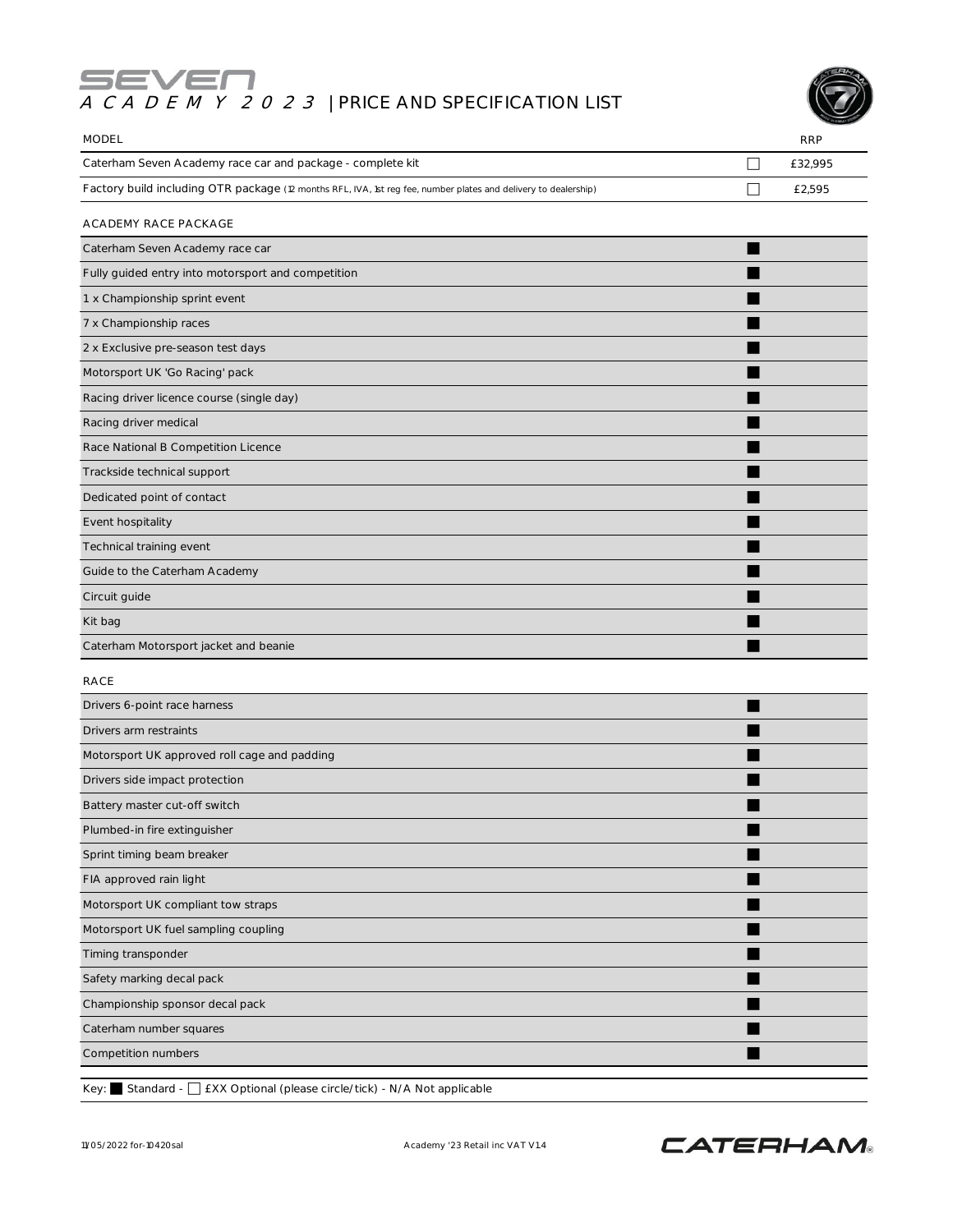## **ACADEMY 2023** | PRICE AND SPECIFICATION LIST



| 1.6 Ford Sigma engine - 125bhp<br>5-speed gearbox<br>STANDARD EQUIPMENT<br>Full windscreen, hood and side screens<br>Front - solid discs with twin piston calipers                                               |  |
|------------------------------------------------------------------------------------------------------------------------------------------------------------------------------------------------------------------|--|
|                                                                                                                                                                                                                  |  |
|                                                                                                                                                                                                                  |  |
|                                                                                                                                                                                                                  |  |
|                                                                                                                                                                                                                  |  |
|                                                                                                                                                                                                                  |  |
| Academy 'Road & Race' specification suspension (suitable for both road and track use)<br>Front: Dual unequal length wishbones, coil over dampers, 1/2" anti-roll bar<br>Rear: Dedion type with coil over dampers |  |
| Adjustable ride height                                                                                                                                                                                           |  |
| Composite race seats                                                                                                                                                                                             |  |
| MOMO steering wheel and quick release column                                                                                                                                                                     |  |
| Push button start                                                                                                                                                                                                |  |
| Lowered floors                                                                                                                                                                                                   |  |
| 13" Silver Apollo alloy wheels with Avon Academy control tyres (6" front and 6" rear)                                                                                                                            |  |
| <b>OPTIONS</b>                                                                                                                                                                                                   |  |
| 13" Black Apollo alloy wheels with Avon Academy control tyres (6" front and 6" rear)<br>П<br>£100                                                                                                                |  |
| Components finish: Black<br>□<br>£250                                                                                                                                                                            |  |
| ┓<br>Sequential shift lights<br>£300                                                                                                                                                                             |  |
| VBOX Lite with 2 x cameras and OLED screen<br>П<br>£1,506                                                                                                                                                        |  |
| VBOX HD2 with 2 x HD cameras and OLED screen<br>□<br>£3,018                                                                                                                                                      |  |
| ADDITIONAL                                                                                                                                                                                                       |  |
| Tool kit*<br>£600<br>$\vert \ \ \vert$                                                                                                                                                                           |  |
| Kit delivery (UK mainland)<br>- 1<br>£500                                                                                                                                                                        |  |
| PAINT & DECALS                                                                                                                                                                                                   |  |
| Painted '7' grille<br>£100<br>$\overline{\phantom{a}}$                                                                                                                                                           |  |
| Paint code<br>Name                                                                                                                                                                                               |  |
| $\Box$<br>Painted roll cage<br>£600                                                                                                                                                                              |  |
| Name_                                                                                                                                                                                                            |  |
| Stripe pack (no side stripes)<br>П<br>£400                                                                                                                                                                       |  |
| Double stripes                                                                                                                                                                                                   |  |
| Triple stripes                                                                                                                                                                                                   |  |
| Stripe colour                                                                                                                                                                                                    |  |
| Decal code______________                                                                                                                                                                                         |  |
| Pinstripe colour                                                                                                                                                                                                 |  |
| Decal code <b>Decay</b>                                                                                                                                                                                          |  |

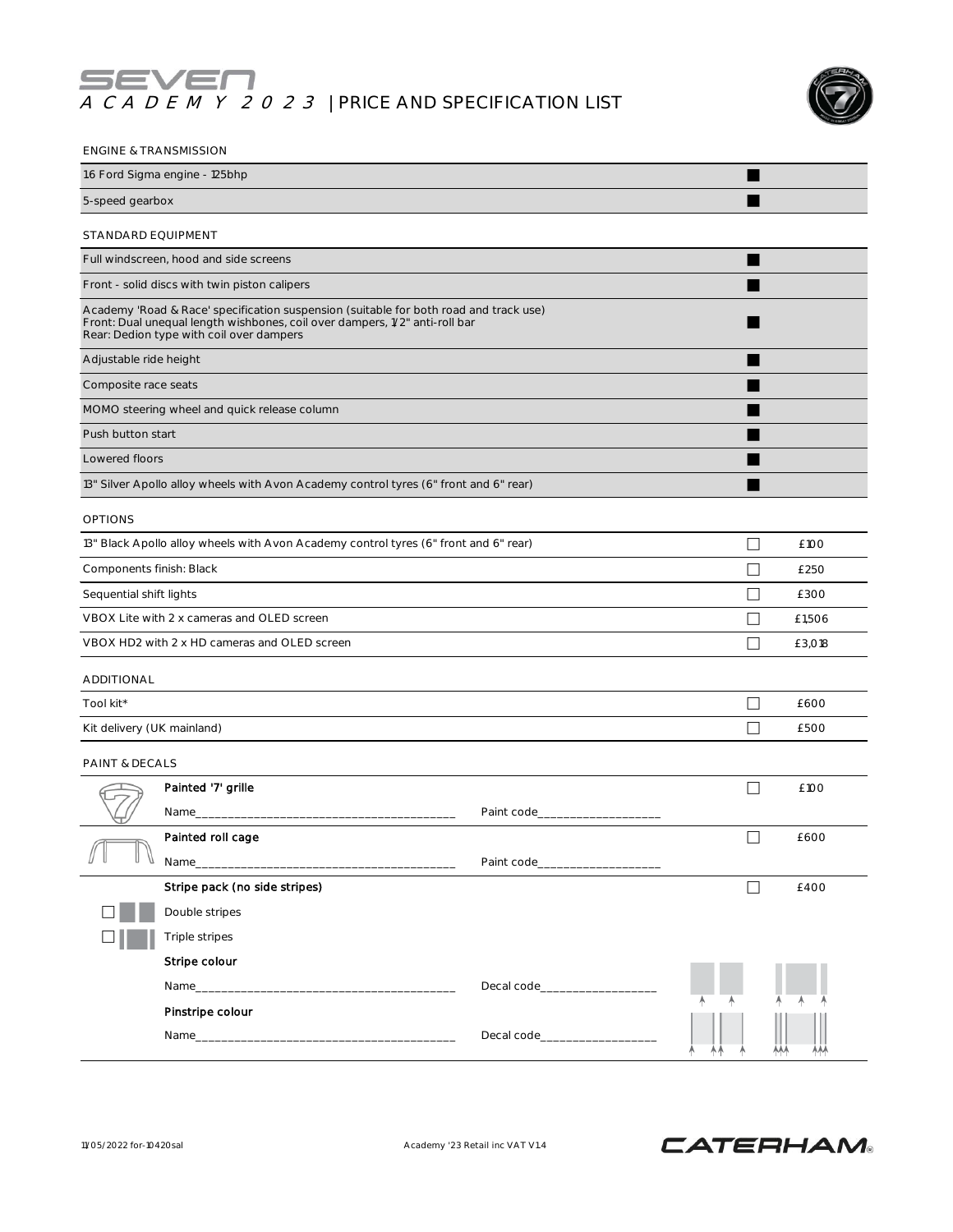

| Bare aluminium body and coloured composite panels<br>Gravity Black<br>П<br>Exocet Red<br>Vintage Green<br>Firecracker Yellow<br>Standard - fully painted vehicle<br>П |        |
|-----------------------------------------------------------------------------------------------------------------------------------------------------------------------|--------|
|                                                                                                                                                                       |        |
|                                                                                                                                                                       |        |
|                                                                                                                                                                       |        |
|                                                                                                                                                                       |        |
|                                                                                                                                                                       |        |
|                                                                                                                                                                       | £1,500 |
| Gravity Black                                                                                                                                                         |        |
| Exocet Red                                                                                                                                                            |        |
| Vintage Green                                                                                                                                                         |        |
| Firecracker Yellow<br>$\vert \ \ \vert$                                                                                                                               |        |
| Premium<br>П                                                                                                                                                          | £1,750 |
| Hyper Green                                                                                                                                                           |        |
| <b>Gulf Blue</b>                                                                                                                                                      |        |
| <b>Black Grey</b>                                                                                                                                                     |        |
| Ultraviolet                                                                                                                                                           |        |
| <b>Ballistic Orange</b>                                                                                                                                               |        |
| Peppermint Green                                                                                                                                                      |        |
| Polar White<br>ΓI                                                                                                                                                     |        |
| Exclusive<br>$\Box$                                                                                                                                                   | £2,000 |
| Viper Blue<br>П                                                                                                                                                       |        |
| Dark Silver                                                                                                                                                           |        |
| Riviera Blue                                                                                                                                                          |        |
| Volcano Red                                                                                                                                                           |        |
| Arancio Argos                                                                                                                                                         |        |
| Detonator Yellow                                                                                                                                                      |        |
| Crystaline White                                                                                                                                                      |        |
| Nardo Grey<br>ப                                                                                                                                                       |        |
| Acid Green<br>$\Box$                                                                                                                                                  |        |
| Custom (any colour)<br>$\Box$                                                                                                                                         | £3,000 |
| $\Box$<br>Paint code_<br>Name_                                                                                                                                        |        |

We are happy to paint your Caterham® in any major motor manufacturers colour so long as you are able to provide a paint code to ensure we get the correct colour. Please be aware<br>that certain colours require specific materi recommended.

Please be aware that due to the nature of the bare aluminium it will attract marks very easily which cannot be repaired, these may be present at point of delivery due to the build process<br>which is unfortunately unavoidable

11/05/2022 for-10420sal Academy '23 Retail inc VAT V1.4